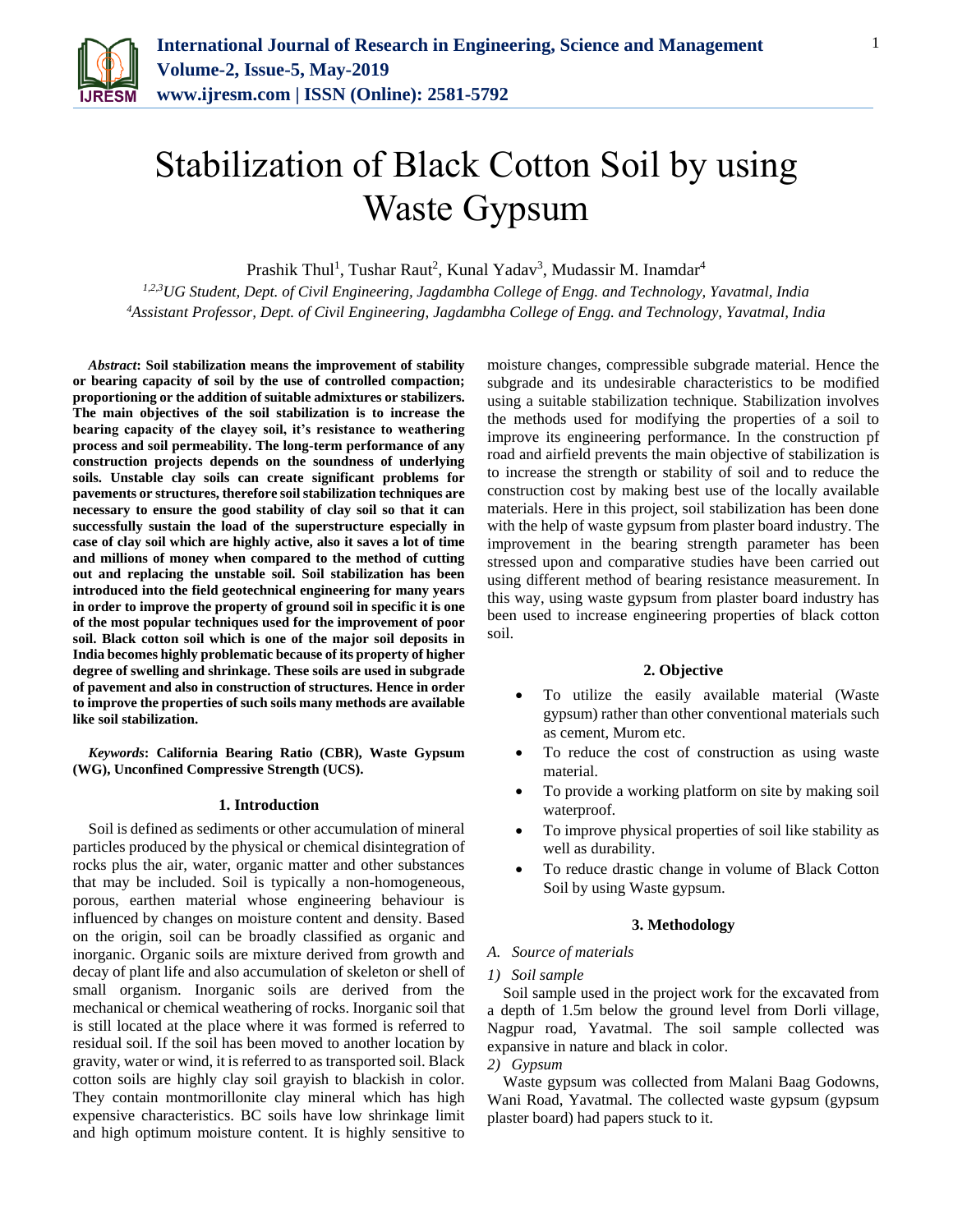

**www.ijresm.com | ISSN (Online): 2581-5792** 



Fig. 1. Gypsum plaster board (wastage) to powdered gypsum from plaster board

Table 1

| Physical Properties of Gypsum |                                             |  |  |  |
|-------------------------------|---------------------------------------------|--|--|--|
| Chemical classification       | Sulfate                                     |  |  |  |
| Color                         | Clear, colorless, white, gray, yellow, red, |  |  |  |
|                               | brown                                       |  |  |  |
| <b>Streak</b>                 | white                                       |  |  |  |
| Luster                        | Vitreous, silky, sugary                     |  |  |  |
| Diaphaneity                   | Transparent to translucent                  |  |  |  |
| Mohs hardness                 |                                             |  |  |  |
| Specific gravity              | 2.3                                         |  |  |  |
| Chemical composition          | Hydrous calcium sulfate, $CaSO4*2H2O$       |  |  |  |

*B. Conduction of tests to determine the basic properties of black cotton soil*

- 1. Specific gravity
- 2. Atterberg's limit test
- 3. Free swell index
- 4. Standard Proctor test
- 5. California Bearing Ratio test

## *1) Specific gravity of the soil*

Specific gravity of substance denotes the number of times that substance is heavier than water. In simpler words we can define it as the ratio between the mass of any substance of definite volume divided by mass of equal volume of water. In case of soil, specific gravity is the number of times the soil solid is heavier than equal volume of water.

 $W1 = Weight of bottle in gms.$  $W2=$  Weight of bottle + Dry soil in gms  $W3=$  Weight of bottle + soil + water  $W4=$  Weight of bottle + water

## *2) Plastic Limit*

The plastic limit of a soil is the moisture content, expressed as a percentage of the weight of the oven-dry soil, at the boundary between the plastic and semisolid states of consistency. It is the moisture content at which a soil will just begin to crumble when rolled into a thread  $\frac{1}{8}$  in. (3 mm) in diameter using a ground glass plate or other acceptable surface.

 $IP = WI - Wp$ 

- $IP =$  Plasticity index
- $Wl =$  Liquidity index
- $Wp =$  Plasticity index

## *3) Liquid Limit*

The liquid limit of a soil is the moisture content, expressed as a percentage of the weight of the oven-dried soil, at the boundary between the liquid and plastic states of consistency. The moisture content at this boundary is arbitrarily defined as the water content at which two halves of a soil cake will flow together, for a distance of  $\frac{1}{2}$  in. (12.7 mm) along the bottom of a groove of standard dimensions separating the two halves, when the cup of a standard liquid limit apparatus is dropped 25 times from a height of 0.3937 in. (10 mm) at the rate of two drops/second.

## *4) Free swell index*

Free Swell Index is the increase in volume of a soil, without any external constraints, on submergence in water.

#### *5) Standard proctor test*

In geotechnical engineering, soil compaction is the process in which a stress applied to a soil causes densification as air is displaced from the pores between the soil grains. It is an instantaneous process and always takes place in partially saturated soil (three phase system). The Proctor compaction test is a laboratory method of experimentally determining the optimal moisture content at which a given soil type will become most dense and achieve its maximum dry density.

#### *6) California bearing ratio*

C.B.R. is defined as the ratio of the test load to the standard load. Expressed as percentage for given penetration of the plunger. C.B.R test is considered to be one of the most commonly used and widely accepted tests. The C.B.R test can be used for the analysis of existing pavements, layers by layer in respect of their strength and load carrying capacity. C.B.R test also helps in identifying the cause of failure of load pavement. The C.B.R values are usually calculated for penetration of 2.5 mm and 5mm Generally, the C.B.R values at 2.5mm penetration will be greater than that at 5mm penetration and in such case the former is to be taken as the CBR Value for design purposes. If the C.B.R. Value corresponding to a penetration of 5mm exceeds that for 2.5mm the test is repeated. If identical result follows, the C.B.R value corresponding to 5mm penetration shall be taken for design purpose

# **4. Result and discussion**

The test results are summarized in table the variation in the specific gravity, free swell index, optimum moisture content, maximum dry density are shown in table.

| Table 2            |             |                                  |  |  |  |  |  |
|--------------------|-------------|----------------------------------|--|--|--|--|--|
| For sample pattern |             |                                  |  |  |  |  |  |
| S. No.             | Sample Name | Sample Contents                  |  |  |  |  |  |
|                    | Sample - A  | Black Cotton Soil $+0$ % Gypsum  |  |  |  |  |  |
| $\overline{c}$     | Sample - B  | Black Cotton Soil $+10\%$ Gypsum |  |  |  |  |  |
| 3                  | Sample - C  | Black Cotton Soil $+20%$ Gypsum  |  |  |  |  |  |
|                    | Sample - D  | Black Cotton Soil $+30%$ Gypsum  |  |  |  |  |  |